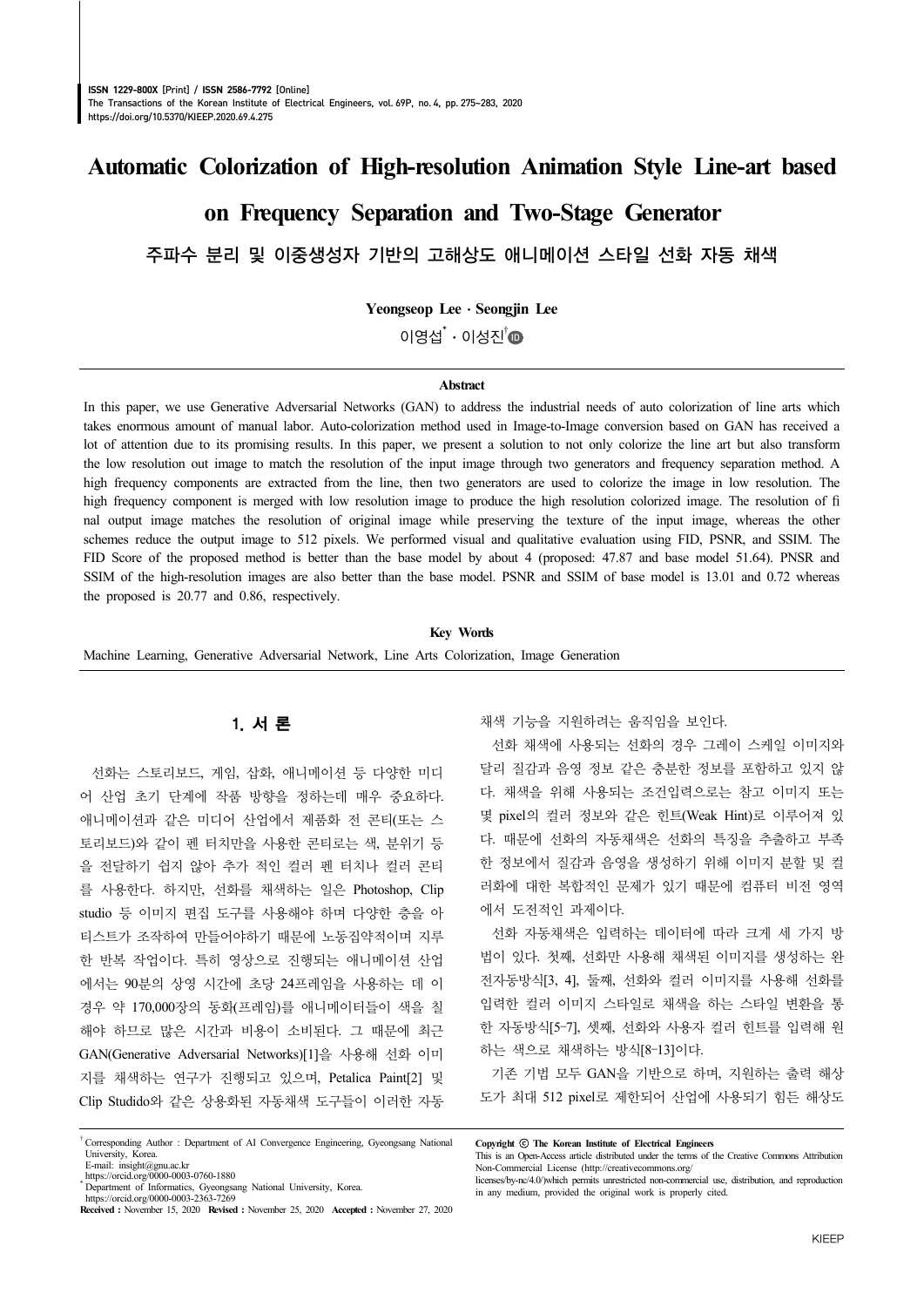를 가지고 있다. 한국의 5개의 주요 웹툰 플랫폼을 대상으로 조사해본 결과 가로 해상도가 최소 690 최대 760으로 웹에서 사용되는 이미지를 고려했을 때 기존 기법으로는 부족한 해상 도를 가지고 있다. 이는 이미지 생성에 사용되는 CNN이 입출 력 해상도에 따라 메모리 사용량, 연산시간이 급격하게 높아 지기 때문이다. 일반적인 GPU의 메모리 사이즈가 8에서 11GB인 것을 고려하면 1,000 pixel 이상의 고해상도 이미지를 학습하고 생성하는 것은 단일 GPU에서 많은 제약이 따른다. 따라서 모델을 분할하지 않은 단일 하드웨어에서 고해상도 이 미지 출력을 기존 기법에서는 지원하지 않는다. 본 연구에서 는 기존 자동채색 기법들의 해상도 제한을 개선하고 높은 수 준의 채색 성능을 보이기 위해 주파수 분할을 사용한 새로운 기법을 제안한다.

제안하는 기법은 3가지로 구성된다. 1. 선화 추출방식을 2가 지로 진행한 선화 데이터 증식, 2. GAN을 사용한 저해상도 초안 모델과 채색을 진행하는 채색 모델을 사용한 이중생성 자, 3. 고해상도 선화 이미지 채색을 위한 주파수 분할기법. 제안한 기법을 사용해 원본 이미지와의 FID, PSNR 그리고 SSIM을 통한 유사도 평가를 진행했다. 평가 결과 기존기법 [11]의 51.64 보다 낮은 47.87 FID 점수 (높은 품질) 를 기록했 고 PSNR 및 SSIM은 각각 13.01, 0.72 보다 높은 20.77, 0.86 을 기록했다. 시각적인 비교 또한 색 번짐 낮고 눈, 머리카락 등과 같이 기존 선화의 질감을 보존하는 등 우수한 결과를 보 였다. 본 연구의 주요기여는 다음과 같다.

- ∙ 해상도 증가에 유연하게 대처하기 위해 2단 신경망을 사용 한 효율적인 채색 모델 구조
- ∙ 주파수 분할을 통한 이미지 합성으로 해상도에 자유로운 채색 기법

본 논문의 구성은 다음과 같다. 2장은 GAN과 기존 선화 이 미지를 사용한 자동채색 연구를 입력에 따라 분류하고 설명한 다. 3장에 서는 제안하는 데이터 증식 기법, 모델 구성, 주파 수 분할기반의 합성 기법, 모델학습 방식에 관해 설명한다. 4 장에서는 학습에 사용한 데이터 및 시각적, 정량적 실험과 분 석 결과를 설명한다. 5장에서는 논문의 결론을 제시한다.

# 2. 관련 연구

이번 장에서는 선화 채색에 사용되는 GAN 및 CNN (Convolutional Neural Network) 기반 방법을 설명한다. 입력 데이터 형식과 관련하 여 선화를 채색하는 세 가지 방법 (완전 자동 채색, 스타일 전송 또는 반자동 채색, 사용자 힌트)이 있다.

## 2.1 생성적 적대적 네트워크

생성적 적대적 네트워크(Generative Adversarial Networks, GAN) Goodfellow et al. [1] 모델은 초 해상도 (super resolution),

이미지 생성, TTS (Text To Speech), 데이터 증식 (Data augmentation)등 데이터를 생성하는데 탁월한 성능으로 최근 많은 연구[14–16] 에서 활용되고 있다.

GAN은 데이터를 생성 하는 생성자, 데이터의 진위를 구분 하는 구분자 두 개의 모델로 구성되어 서로의 목적에 반하는 적대적인 학습 Framework로 구성되어 있다. GAN은 두 개의 모델의 관계를 통해 입력하는 데이터의 분포를 생성자가 따라 가게 되어 사실적인 데이터를 생성한다.

GAN은 사실적인 데이터를 생성하기에 적합하지만 두 모델 간의 균형적인 학습이 어렵고, 입력 데이터의 분포를 따라가 기 때문에 원하는 데이터를 생성하기 힘든 단점이 존재한다. Radford et al. [17] (DCGAN)은 많은 실험을 통해 CNN을 사용, 생성자와 분류자의 모델 구조를 변형하고 batch normalization [18]을 적용해 성공적인 학습을 위한 GAN 모 델 구조를 결정했다. Mehdi et al. [19] (Conditional GAN, cGAN) 은 GAN 데이터 생성을 조절하기 위한 연구로 생성 데이터를 위한 클래스 라벨을 추가해 학습해 GAN 생성 데 이터의 조절을 진행했다.

### 2.2 완전자동 채색 기법

완전자동방식의 채색 기법은 다른 형태의 입력 없이 선화만 을 사용한다[3,4]. Isola et al. [3] (Pix2Pix)는 연구[19]의 조건 입력을 사용한 cGAN 구조로 이미지 대 이미지 변환의 솔루 션을 제공했다. [3]은 사실적인 이미지를 생성하기 위해 L<sup>1</sup> 손 실 및 적대적 손실을 결합해 L<sup>1</sup> 손실만 사용한 결과에 비해 선명하고 사실적인(photorealistic) 이미지를 생성했다. Kang et al. [4]에서는 채색작업을 위한 3가지 모델을 사용한다. 각각의 모델은 실질적인 채색을 담당하는 "Low-resolution Colorizer", 전경과 배경을 분류하는 "Background Detector" 그리고 채색된 저해상도 이미지와 배경 Segment를 받아 배경을 구분하여 해 상도를 복원하는 "Polishing Network"를 사용 한다. 연구[4]는 말풍선과 같은 만화의 특징을 잘 활용하였고 선화를 일괄적으 로 채색할 수 있는 장점이 있다. 하지만 완전 자동으로 채색 을 진행하기 때문에 원하는 부위를 채색하기에는 힘들고 출력 이미지의 크기가 256x256 pixel 해상도로 한정되는 단점이 있다.

## 2.3 스타일 변환 기반 채색 기법

스타일 변환 기반의 자동채색 기법[5–7]은 선화와 참고가 되 는 컬러 이미지로 구성된 두 개의 사용자 입력 데이터를 사용 한다. Furusawa et al. [5]는 사용자가 선화에서 색상 선택을 제 어 할 수 있도록 만화의 참조 이미지와 대화 형 색상 힌트(색 상 팔레트)를 사용한다. 채색 정보를 원작 만화에서 추출한 윤 곽 정보에 합성하여 만화 페이지를 생성한다. 채색과정을 통해 색 정보를 생성하고 원본 만화 이미지에서 윤곽선을 추출하여 합성하는 구조로 효율적인 채색을 진행하였다. 하지만 사용자 의 색상 정보가 직관적으로 원하는 위치에 들어가는 것이 아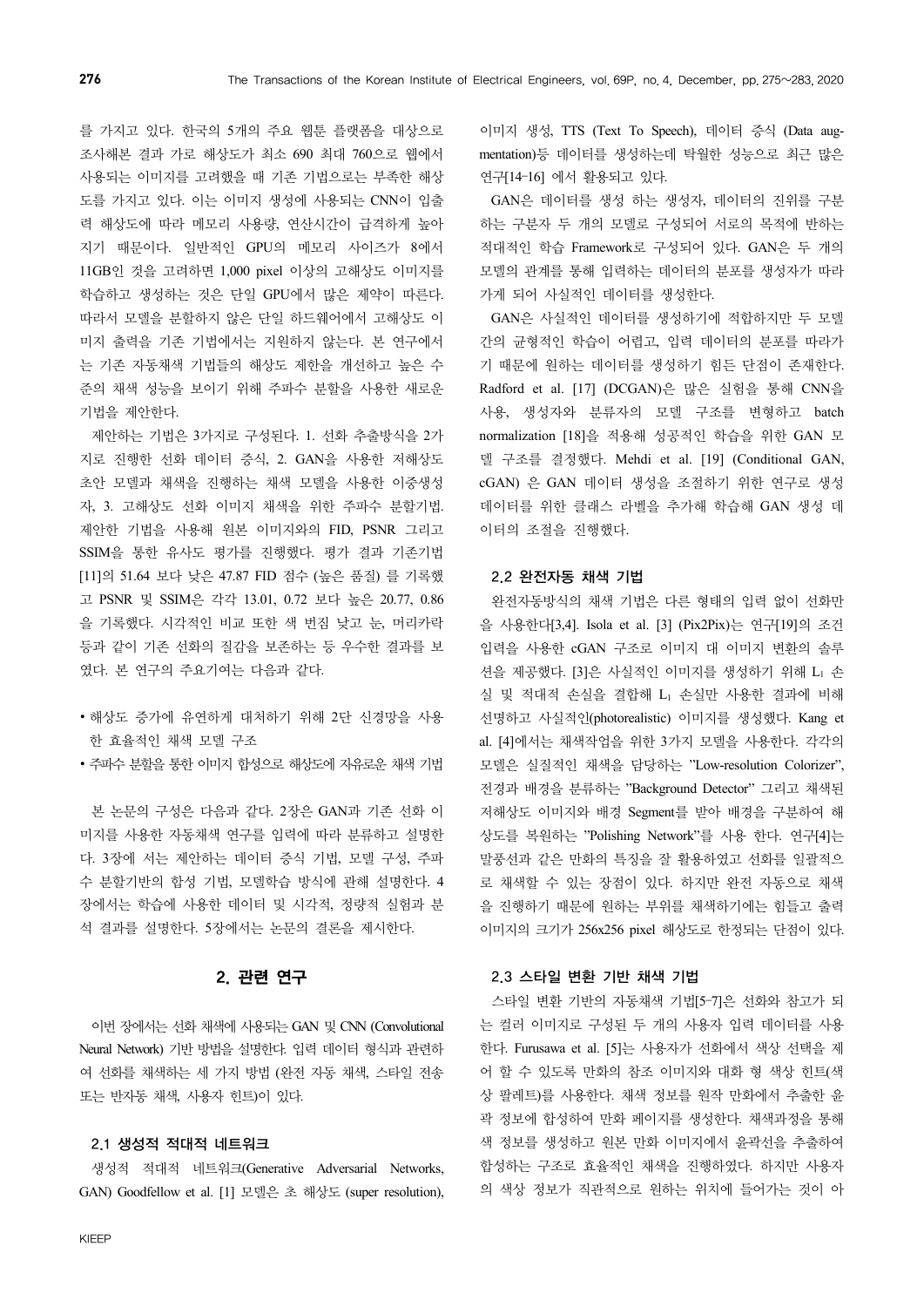니며 색 정보와 텍스트와 같은 윤곽선을 혼합하는 과정에서 이미지 질감 손상이 심하다는 단점이 있다. Zhang et al. [7]에 서는 VGG16/19 [20] 구조의 네트워크를 통해 스타일 이미지를 추가해 채색을 진행했다. 모델 중간의 두 개의 "Guide Decoder" 사용함으로 학습에서의 기울기가 사라지는 문제(Vanishing Gradient)를 방지했다. 하지만, VGG16/19 네트워크를 사용하기 때문에 네트워크모델 용량이 크고 참고 이미지를 사용해 자동 으로 채색하기 때문에 원하는 부위에 원하는 색으로 채색하기 힘들며 출력 이미지의 크기가 256x256 pixel 해상도로 한정된다.

#### 2.4 사용자 힌트 입력 기반 채색

세 번째 자동채색은 선화 이미지에 사용자가 제공한 힌트를 이용하여 이미지에 특정 색을 칠하는 방식이다[8–13]. 힌트를 사용하는 연구 중 대표적으로 Ci et al. [11]가 있다. 연구[11] 에서는 모델의 인공 선화(원본 컬러 이미지에서 알고리즘으로 만들어낸 선화)의 과적합(overfitting)을 막기 위해 LFN(Local Feature Net)을 사용한다. LFN는 선화의 특징을 추출해, 생성 자 및 분류자의 추가 입력으로 사용한다. 하지만 Loss 계산 시 VGG16 [20] 네트워크를 사용 하므로 모델 용량이 크고 LFN을 추론 과정에서 사용해야 하는 단점이 있다. Sangkloy et al. [8]은 4가지의 다른 알고리즘을 적용해 선화를 추출했다. 다양한 방식의 선화 분포로 데이터 증식을 진행하여 선화의 과적합을 방지해 얼굴 이미지를 채색했다. Frans et al. [10]은 채색 및 음영을 생성하는 생성자를 별도로 학습했다. 생성자 의 역할을 나눈 이중생성자 구조를 사용해 효과적인 채색을 진행했다. 하지만 결과물의 질이 낮고 해상도가 512x512 pixel 인 단점이 있다. 컬러 점을 힌트로 사용한 연구로는 Liu et al. [9]이 있으며 생성자 학습을 위한 Loss를 나누어 각각의 Loss 계수 항을 조절하여 학습을 진행하였다. 학습 결과 색 번짐을 효과적으로 방지하면서 Pix2Pix [3] 모델보다 좋은 이미지를 보여주었다. HATI et al. [13]는 연구[11]의 모델 기반으로 생 성자를 구성했다. 선화를 생성하는 모델을 사전 학습하여 실 제선화와 채색 모델에서 생성된 결과물의 선화의 손실을 고려 하여 채색 모델의 성능을 높였다. Zhang et al. [12]은 이중생 성자 구조에서 2단계 모델의 초안(1단계) 의존도를 줄이기 위 해 생성된 초안 이미지에 색 번짐 등과 같은 인공물 시뮬레이 션을 적용해 후처리 모델의 초안 의존도를 줄이며 채색 성능 을 높였다.

# 3. 제안 기법의 구성

제안하는 시스템의 전체 구조는 그림 1과 같다. 제안하는 시스템은 채색을 진행하는 Model(Draft Model, Colorization Model) 및 입력된 선화와 채색 결과물의 저주파 성분을 이용 한 주파수 분할 합성 모듈로 구성되어 있다.



그림 1 시스템 구조 다이어그램 Fig. 1 System Architecture Diagram

#### **Algorithm 1** Dilate abs sub

**Input :** color image *image*  **Input :** Kernel size *K kernel* ← KxK size kernel, init one *dilated* ← *dilate(image, kernel)* //fromOpenCV *diff* ← *absdiff(dilated, image) line* ← *ImageToGray*(255 – *diff)* 



그림 2 전처리 입력 이미지 쌍(hint에서 회색은 alpha 값이 0) Fig. 2 Preprocessing Input Image Pair (In hint, gray has an alpha value of 0)

## 3.1 데이터 전처리

모델 학습은 선화, 컬러 쌍으로 구성된 이미지가 필요하다. 이를 위해 컬러 일러스트에서 Extended Difference of Gaussians [21] (XDoG) 및 Dilate abs sub (Algorithm 1) 두 알고리즘을 임의로 사용해 선화를 추출했다. 학습에 사용된 이미지 페어 는 각 이미지 쌍을 512x512 잘라내어 사용했으며 초안 모델 (Draft Model)의 경우 256x256 사이즈로 크기를 조절해 사용 했다. 데이터 증식(data augmentation)은 선화 추출과정에서 두 께에 대한 변화를 만들기 위해 XDoG의 경우 α 값을 0.3, 0.4, 0.5로 Dilate abs sub의 커널 사이즈를 4x4,5x5 로 임의 조정해 두께에 대한 다양한 조건을 생성했다.

원하는 색으로의 채색을 하기 위해 생성자의 조건입력으로 컬러 힌트를 사용했다. 컬러 힌트는 이진 마스크를 생성해 컬 러 이미지에서 픽셀을 유출하는 방식으로 생성했다. 그 후 이 진 마스크는 힌트의 alpha 채널로 추가하여 유출된 영역은 0, 유출되지 않은 영역은 1 로 사용한다. Alpha 채널을 제외한 다른 채널은 -1에서 1로 정규화해 학습을 위한 데이터를 생성 한다. 그림 2에서 볼 수 있듯 선화 추출기법(XDoG, Dilate abs sub)은 사실적인 스케치 이미지를 생성한다.

## 3.2 초안 채색 단계

본 논문에서 제안하는 생성자인 채색 모델의 구조는 초안 (Draft)을 만들고 초안을 사용해 채색(colorized)해 선화와 합성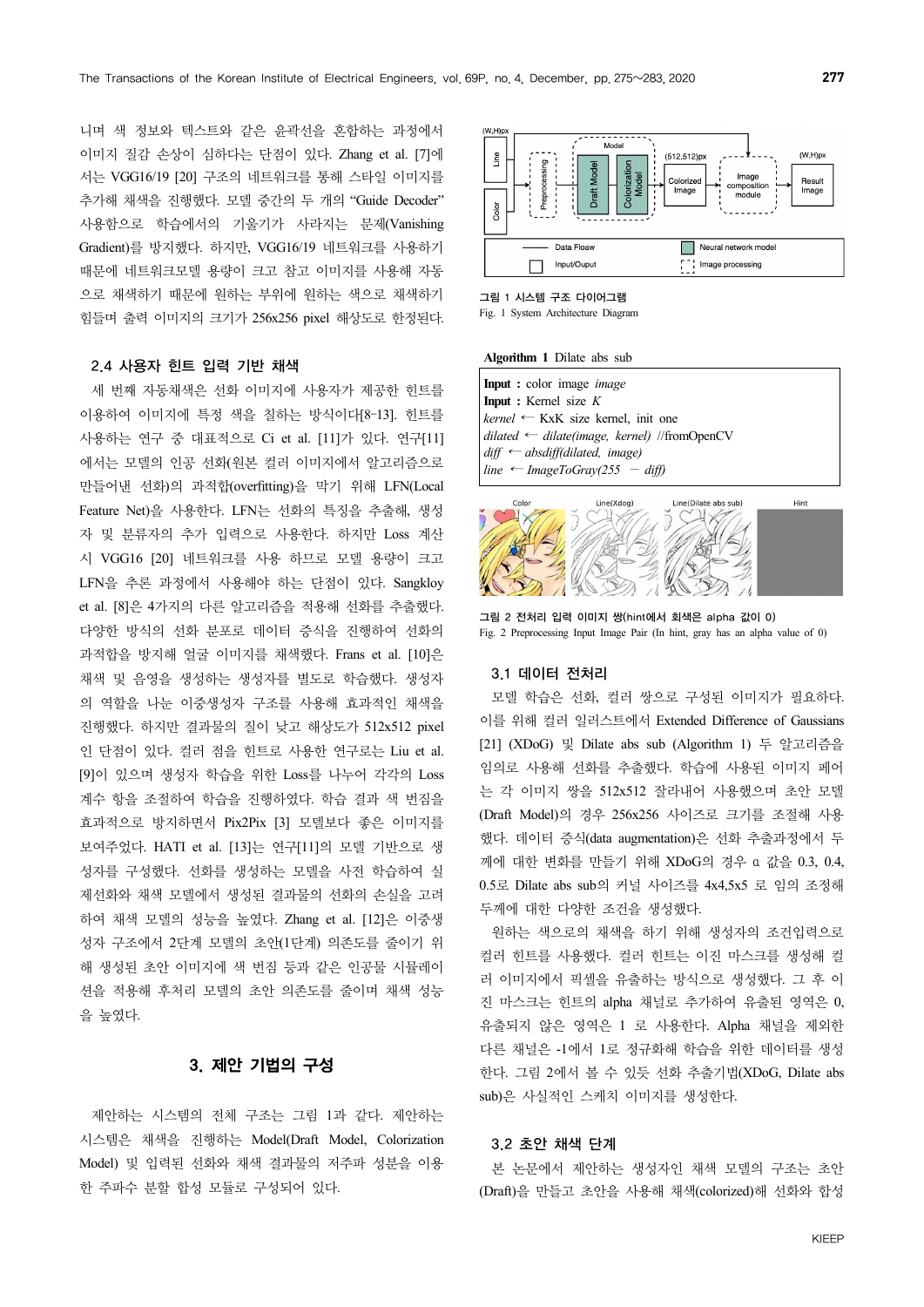



그림 3 초안 채색 모델 구조 (c: 출력 필터 개수, u: 출력 유닛 개수, k: 커널 크기, s: 보폭) 예를 들어 c32k3s1은 convolution 층의 출력 필터가 32개, 커널 사이즈는 3, Stride는 1이다.

Fig. 3 Draft Model Architecture(c:Output filter num, u:Output unit num, k:Kernel size, s:Stride) For example, c32k3s1means inter convolution layer Output Filter Number is 32, Kernel Size is 3, and Stride is 1



그림 4 채색 모델 구조 (c: 출력 필터 개수, u: 출력 유닛 개수, k: 커널 크기, s: 보폭) Fig. 4 Colorization Model Architecture(c:Output filter num, u:Output unit num, k:Kernel size, s:Stride)

하는 세 과정을 가지고 있다. 초안 모델(Draft Model, 그림3)은 입력받은 선화와 사용자 힌트를 사용해 저 해상도(256x256) 컬러 초안을 만든다. 초안 모델은 고품질의 결과를 생성할 필 요가 없지만, 채색 모델에서 참고할 풍부한 색을 예측한다. 초 안 모델은 기존 다양한 선화 채색연 구에 활용된 이미지 대 이미지 변환에 주로 사용되는 U-Net [22] 구조를 사용했다.

Up-Sampling을 구성하는 내부 모델은 transpose convolution 의 체커보드 인공물(checkerboard artifacts)[23]을 해결하기 위해 Shi et al. [24]의 sub pixel convolutional (pixel shuffle 혹은 depth to space)을 사용해 해상도를 높였다. Up sampling 를 구성하는 내부 모델은 ResNeXt block [25]을 사용해 계 산 복잡도를 크게 늘리지 않으면서 네트워크 용량을 늘렸 다. 모델에 사용된 ResNeXt block은 각 Upsampling 층당 10개를 사용했다. 생성자 모델에서[11,25,26]의 연구를 참고 하여 채색의 정확도를 높이고 출력 데이터의 범위 유연성 을 유지하기 위해 normalization layer [18,27]를 사용하지 않 았다. 마지막으로 tanh 활성화 함수를 사용하는 마지막 층 을 제외한 모든 내부 모델은 기울기가 0.2인 Leaky ReLU 활성화 함수를 사용했다.

초안 모델에서 풍부한 색을 예측하는 목표를 위해 GAN

[1] 구조로 적대적 학습 메커니즘을 사용한다. 초안 모델을 학습하는데 사용된 분류기는 연구[17]의 분류기와 유사한 구조를 가지고 있다. 연구[17]에서 제안된 strided convolution 를 사용해 stride 2, kernel size 4의 CNN으로 차원을 줄이고 fully connected layer를 사용해 1개의 확률 벡터로 출력(그림 3의 Discriminator의 u1)하는 구조를 가진다. 초안 모델의 분류 기는 마지막 층을 제외한 모든 내부 모델(DownSampling, UpSampling)에서 기울기가 0.2인 Leaky ReLU 활성화 함수를 사용했다. 연구에서 제안하는 초안 모델과 분류기의 구조는 그림 3과 같다.

#### 3.3 채색 단계

채색 단계에서는 초안 모델에서 만들어진 초안 이미지를 사 용, 선화를 채색하는 작업을 진행한다. 초안의 경우 색상의 오 류와 불필요 한 인공물(artifacts) 등이 포함될 수 있다. 채색단 계에서 초안 이미지의 의존을 줄이기 위해 연구[12]에 따라 컬 러 스프레이, 색 번짐, 왜곡 등과 같은 인공물을 합성하는 단 계(Artifact Stimulation)를 추가했다. 인공물이 합성된 초안 이 미지는 고해상도(512x512)로 크기변환을 거처 채색 모델의 입 력으로 사용된다. 채색 모델은 초안 모델과 동일하게 U-Net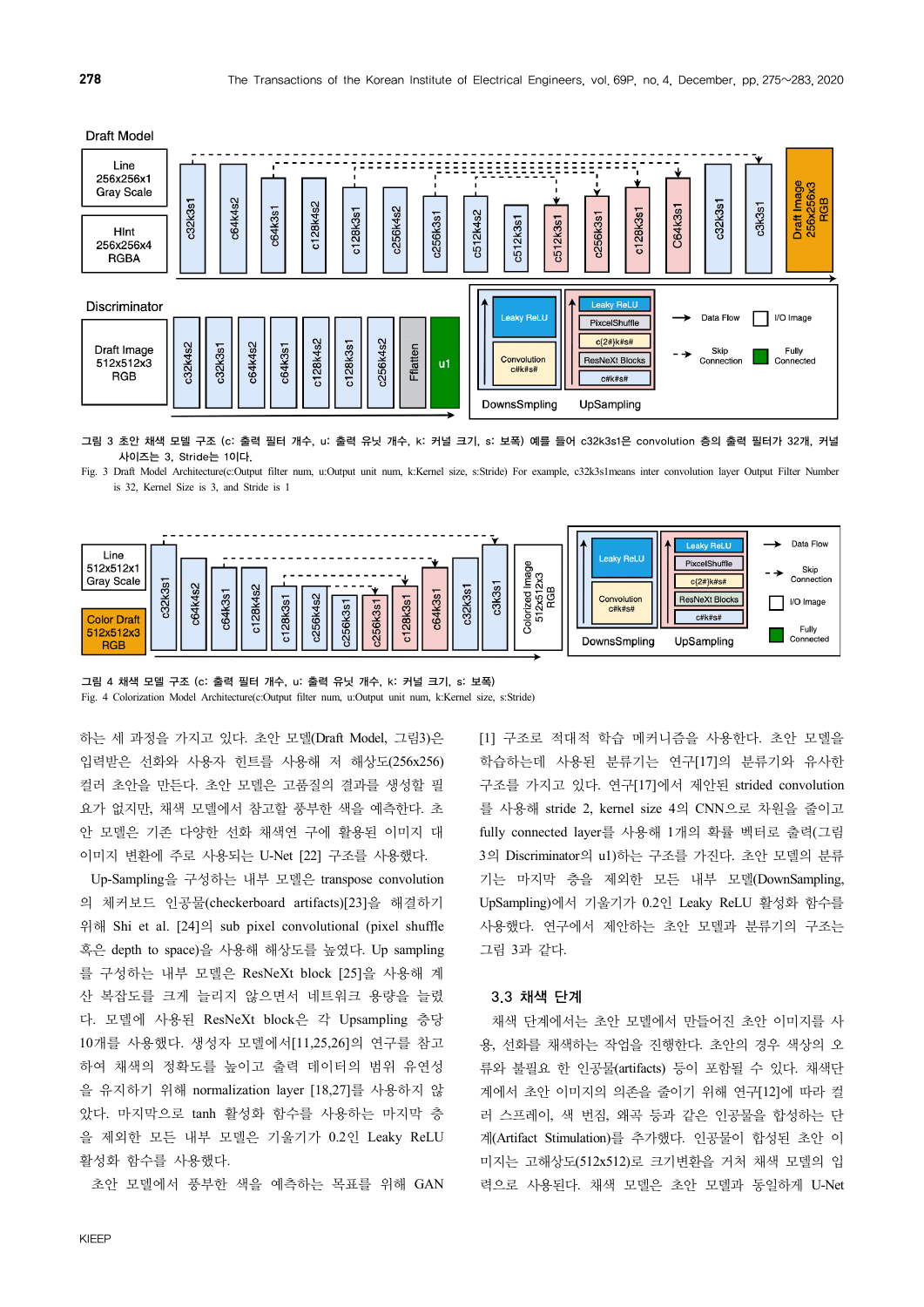[22] 구조로 되어 있으며 마지막 층은 than 활성화 함수를 사 용했다. 채색 모델의 구조는 그림 4를 통해 확인할 수 있다. 채색 단계에서는 초안과 달리 풍부한 색을 만들어낼 필요가 없고 이미 초안에서 채색을 위한 충분한 정보가 생성되기 때 문에 GAN은 사용하지 않았다.

## 3.4 이미지 합성 모듈

합성 모듈은 입력받은 원본 선화와 채색 결과물을 사용해 해상도를 늘리는 작업을 진행한다. 결과물의 해상도를 높이기 위해 주파수 분할이라는 기법을 사용했다. 고해상도에 필요한 고주파 성분의 경우 입력된 원본 선화를 변환해 사용할 수 있 으며 저주파 성분은 채색 단계에서 생성된 512x512 해상도의 채색 이미지를 활용해 생성한다. 먼저 입력받은 원본 선화 이 미지를 사용해 50% 회색(밝기 값 127) 이상의 밝기를 50% 회 색으로 변환해 고주파 성분을 생성한다. 이후 채색 결과물의 해상도를 원본 선화 이미지와 동일하게 크기 조정 한다. 크기 조정된 채색 결과물에 가우시안 필터를 적용해 저주파 성분을 생성한다. 생성된 고/저주파 성분을 Linear light 혼합 모드로 혼합하여 채색 결과물을 생성한다. Linear light는 혼합 색상에 따라 밝기를 줄이거나 높여 색상을 버닝(어둡게), 닷지(밝게) 한다. 광원 이 50% 회색(밝기 값 127)보다 밝은 경우 밝기를 높여 이미지가 밝아지며 어두우면 밝기를 줄여 이미지를 어둡 게 한다. 여기서는 선화 영역의 밝기가 0에 가까운 값을 가지 고 있어 채색 이미지에 선화를 자연스럽게 합성할 수 있다. 제안한 주파수 분할기법의 알고리즘은 Algorithm 2와 같다. 알 고리즘의 각 단계 이미지는 그림 5와 같다.

|  |  |  | Algorithm 2 Frequency separation |  |
|--|--|--|----------------------------------|--|
|--|--|--|----------------------------------|--|

| <b>Input</b> : colored image                                     |
|------------------------------------------------------------------|
| <b>Input</b> : line image                                        |
| $size \leftarrow$ line image size                                |
| $colored \leftarrow \text{resize}(\text{colored}, \text{ size})$ |
| colored $\leftarrow$ gaussian blur to colored                    |
| for each pixel in line do                                        |
| if <i>pixel</i> $> 127$ then                                     |
| $pixel \leftarrow 127$                                           |
| end if                                                           |
| end for                                                          |
| <b>image</b> $\leftarrow$ <b>linearLight</b> (colord, line)      |
| <b>return</b> <i>image</i>                                       |
|                                                                  |

## 3.5 손실 함수

모델 학습에 사용되는 각 손실함수와 구성요소에 관해 설명 한다. 먼저 초안 단계의 생성자 손실함수 식 (1)은 적대적 (*LGAN*), 재구성(*Lrecon*), 콘텐츠(*Lcont*)의 세 가지 항의 조합으로 정의한다. 각 항의 영향력은 계수(wa, wr, wc)를 사용해 조정한 다. 식 (1),(2),(3),(4),(5)에서 l은 추출된 선화(256x256), h은 컬 러 힌트(256x256), c은 원본 컬러이미지 (256x256), D, G는 각 각 분류자 및 생성자(초안 모델)이다.

$$
\mathcal{L}_{draff} = w_a \underset{G}{min} \underset{D}{max} \mathcal{L}_{GAN}(G, D) +
$$

$$
w_r \mathcal{L}_{recon}(G) +
$$

$$
w_c \mathcal{L}_{recon}(G, \mathcal{F}))
$$
(1)

$$
\mathcal{L}_{GAN}(G, D) = E_c[log(D(c))] + \nE_{l,h}[log(1 - D(G(l, h)))]
$$
\n(2)

적대적 손실(*L*GAN)은 식 (2)[1,16]의 작업을 따른다. 판별 자 *D*()는 실제 컬러 이미지 c의 확률을 추정한다. *D*()의 결과는 마지막 층에 사용된 sigmoid 활성화 함수에 의해 0과 1 사이의 값을 갖는다. *E*<sup>c</sup> 및 *E*l,h는 각각 log(*D*(c)) 및 log(1−*D*(*G*(l, h))) 의 예상 값을 측정한다. *G*(l,h)는 사용자가 제공 한 힌트(h)와 함께 추출 된 선화(l)를 활용하여 컬러 이미지를 생성한다. *G*(l,h)는 원본 이미지와 유사한 분포를 가진 이미지를 생성하려 한다. *D*(*G*(l, h))는 생성 된 데이터(*G*(l,h))의 확률을 추정한다.



그림 5 합성된 결과물 Fig. 5 Blending Result

이론적으로는 *D*()와 *G*()는 품질을 향상하기 위해 상호 작용 하기에 충분하다. 그러나 실제로는 GAN 구조에서 두 모델 간 의 균형을 이루기가 쉽지 않으며, 이러한 문제를 해결하기 위 해 다른 손실 함수를 추가로 사용한다. 연구에서는 학습 과정 을 안정화하기 위해 식 (3),(4)를 추가한다.

$$
\mathcal{L}_{recon}(G) = E_{l,h,c}[\Vert c - G(l,h) \Vert_1] \tag{3}
$$

재구성 손실(*Lrecon*)은 식 (3)에 정의되어 있다. 재구성 손실 은 실제 컬러 이미지 c와 생성 이미지 *G*(l,h)의 L1 손실을 측 정한다. *G*()는 원래 색상 이미지 c의 색상 분포와 일치하도록 주어진 이미지의 색상 공간을 조정할 수 있다. 결과적으로 *G*() 는 *D*()를 속일 수 있는 고품질의 이미지를 생성할 수 있다.

$$
\mathcal{L}_{cont}(G, \mathcal{F}) = MSE(\mathcal{F}(c) - \mathcal{F}(G(l, h))) \tag{4}
$$

콘텐츠 손실(*Lcont*)은 식 (4)에 정의되어 있다. 콘텐츠 손실은 생성된 이미지 *G*(l,h)와 실제 컬러 이미지 c를 사용한 *F* 특징 맵의 L<sup>2</sup> 손실(평균제곱오차, MSE)를 사용한다. *F*는 ImageNet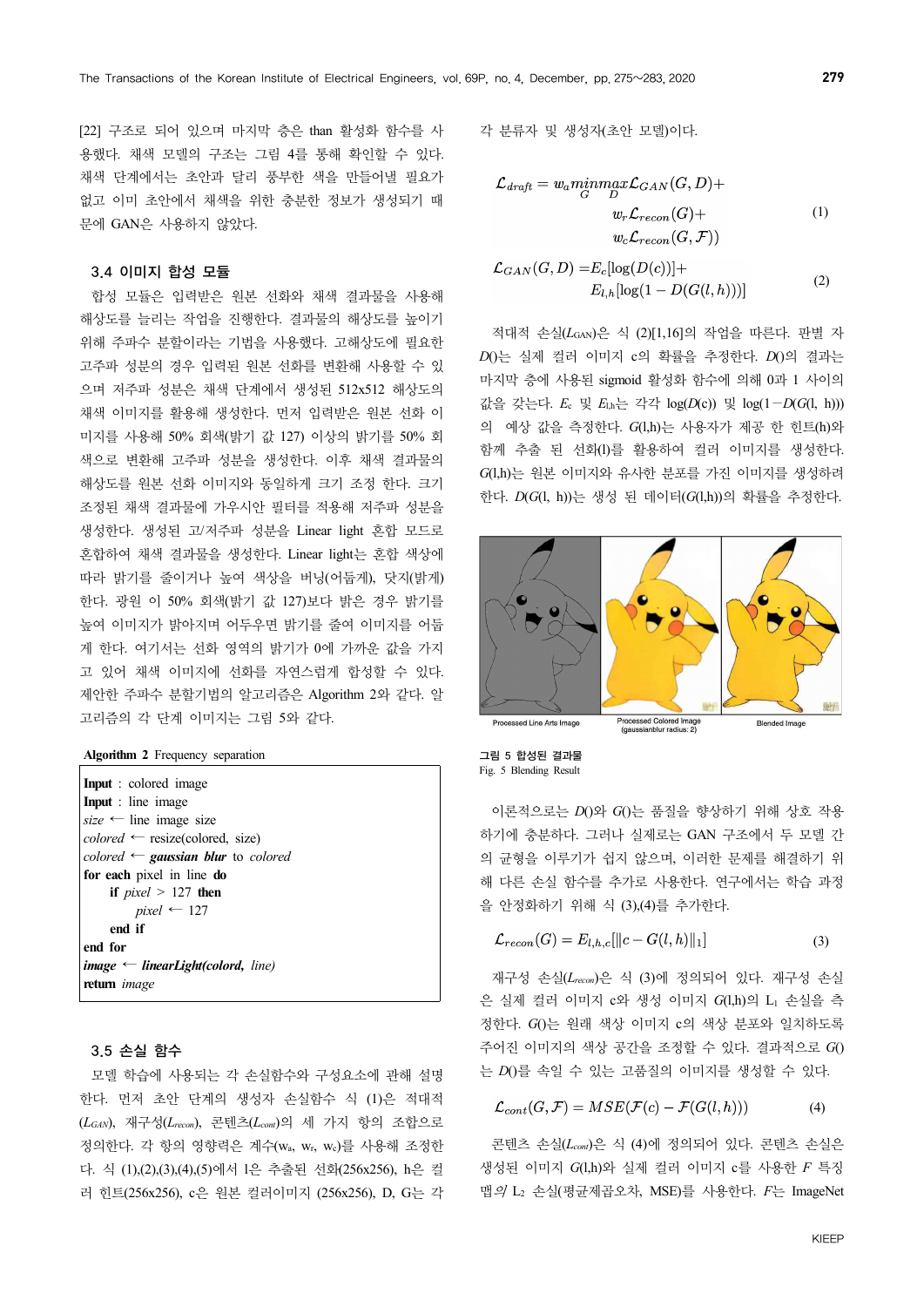[28] 데이터로 훈련된 VGG16 [20] 모델의 네 번째 convolution layer에서 만들어지는 특징 맵을 나타낸다. 콘텐츠 손실은 픽 셀 공간에서 표현할 수 없는 이미지의 특징을 피처 맵을 통한 지각적 유사성을 포착하여 손실을 측정한다.

 $\mathcal{L}_{color}(G',G) =$ (5)  $E_{l,l',h,c'}[\|c'-G'(l',resize(G(l,h)))\|_1]$ 

채색 모델 학습에 사용되는 *Lcolor* 는 G의 학습이 끝난 뒤 G(l, h) (초안 이미지)를 512x512 해상도로 크기 조정하여 실 제 컬러 이미지 간의 L1 손실을 사용한다. 이 단계에서는 적 대적 손실을 사용하지 않으며, *G*(l,h)으로 생성된 풍부한 색을 정교하게 재생성하는 작업을 진행한다. 식 (5)에서 G′는 채색 모델, l은 선화(256x256), l′은 선화(512x512), h는 힌트, c′′는 컬러 이미지(512x512)를 표현한다.

# 4. 실험과 분석

## 4.1 데이터 셋

애니메이션 스타일 일러스트 데이터 셋으로 알려진 Danbooru [29] 데이터 셋은 비율을 유지하기 위한 패딩, 작은 해상도 등 작업에 방해되는 요소가 많이 있다. 본 연구에서는 학습을 위 해 대규모 일러스트 데이터 셋을 직접 수집했다. 데이터는 shuushuu-imageboard [30]를 통해 수집하였으며 수집 후 학습에 악영향을 끼칠 수 있는 부적절한 데이터를 필터링하여 약 70 만 장의 컬러 애니메이션 일러스트와 500개의 실제 선화-컬러 일러스트 데이터 쌍을 수집했다. 필터링 된 부적절한 데이터는 흑백, 하이/로우 키 이미지, 그림의 작은 변이 512 pixel 이하의 작은 이미지, 전반적인 톤 혹은 색이 한쪽으로 편향된 이미지, 일러스트가 아닌 낙서 그리고 현실의 사물이 혼합된 이미지이다.

## 4.2 실험 환경

우리는 제안한 신경망 모델 구현을 위해 PyTorch framework [31]를 사용했다. 모델 학습은 한 장의 NVIDIA RTX 2080Ti 를 사용했으며 학습을 위해 사용한 Hyperparameter는 초안 모 델의 경우 최적화 함수로 Adam [32]을 사용했고 β1: 0.5, β2: 0.9, learning rate:0.0001을 사용했다. Learning rate의 경우 112k 지점에서 0.1배 감소 시켜 학습하였고 학습에 사용된 batch size는 64로 총 280K step을 진행했다. 초안 모델 손실의 각 가중치는 각각 w a : 0.05, w r : 1.0, w c : 0.1을 사용했다. 채색 모델 또한 최적화 함수로 Adam을 사용했으며 Hyperparameter는 초안 모델과 같다.

실험을 위해 제안한 신경망을 그림 6과 같이 Open Source 이미지 편집 도구인 GIMP의 Plugin으로 개발했다. GIMP는 Photoshop과 유사한 레이어 시스템과 이미지 혼합을 지원하기 때문에 제안한 이미지 처리 기법을 손쉽게 사용할 수 있으며

훌륭한 Front-End로 고수준의 사용자 경험을 제공할 수 있다. GIMP Plugin은 PyTorch로 사전 학습된 제안 모델을 ONNX (Open Neural Network Exchange) [33]로 변환하여 사용했다. 실험에 사용된 자세한 사양 및 프레임워크 버전은 표 1과 같다.



그림 6 GIMP 플러그인의 프론트 엔드 Fig. 6 GIMP Plugin Front End

### 표 1 실험 환경

Table 1 Test Environment

| <b>HW</b>  | Specification    | <b>SW</b>   | Version |  |
|------------|------------------|-------------|---------|--|
| <b>CPU</b> | Intel $i7-7800X$ | Python      | 3.8.5   |  |
| RAM        | 64GB             | Pytorch     | .6      |  |
| ОS         | Arch Linux       | <b>ONNX</b> | 15      |  |

## 4.3 채색 성능의 시각적 분석

제안한 기법은 채색의 해상도 제약을 없애기 위해 채색 단계 및 선화 합성 단계를 나누어 진행했다. 채색 단계에서 생성된 결과물은 그림 7을 통해 확인 할 수 있다. 제안한 기법을 사용 하지 않은 그림 7(a)은 낮은 채도의 결과물이 생성되며 색이 번지는 경향을 확인할 수 있다. 제안한 기법을 사용하지 않은 그림 7(b)은 transpose convolution의 checkerboard artifacts 현상 을 확인할 수 있고, 일부 선화 분포에 대해 채색이 불안정한 것을 보여준다. 제안하는 기법 그림 7(c)은 높은 채도를 가지며 채색 영역에서 색이 번지는 현상 또한 방지하는 것을 확인할 수 있다.

선화 합성 단계의 결과물은 그림 8을 통해 확인 할 수 있다. 해상도의 차이를 보기 위해 짧은 변을 기준으로 1,500 pixel 이상의 선화로 채색한 후 주파수 분할을 통한 선화 합성을 진 행했다. 제안한 기법을 사용하지 않은 그림 8 (a)와 (b)보다 입 력한 선화를 고주파 성분으로 합성한 (c) 가 머리카락 및 눈동 자 선과 같은 질감을 잘 복원하였다.

## 4.4 채색 성능의 정량적 분석

사용한 기법과 기존 제안된 기법을 사용한 각 이미지의 정량 적 분석을 위해 Fr´echet Inception Distance (FID) [34]를 사용 했다. FID는 두 이미지 데이터 셋의 유사성을 측정한다. 시각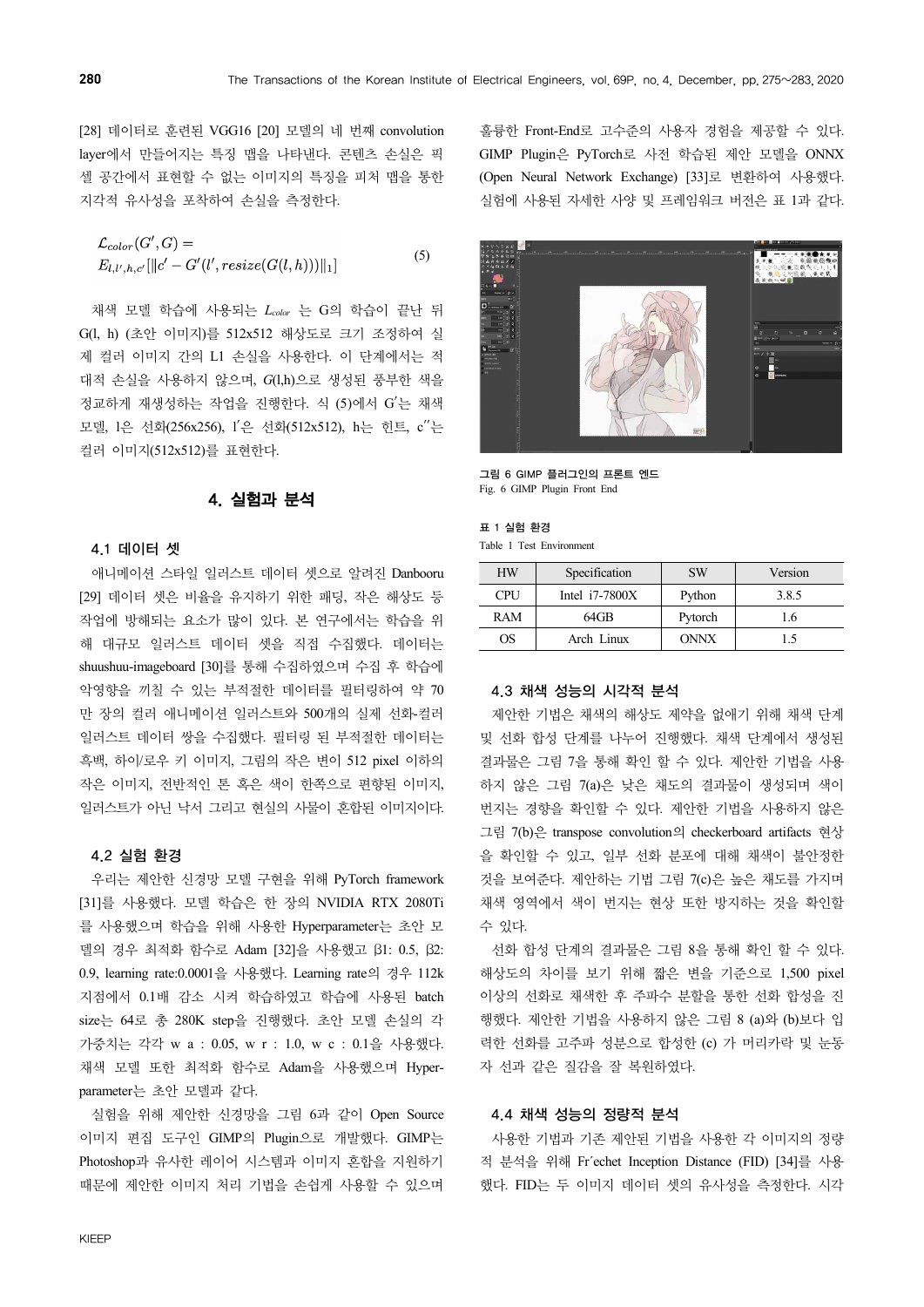

그림 7 시각적 비교 (a):Base [11], (b):Pix2Pix [3], (c):Ours Fig. 7 Visual comparison. (a):Base [11], (b):Pix2Pix [3], (c):Ours

적 품질에 대한 인간의 판단과 잘 연관되는 것으로 나타났으 며 주로 GAN으로 생성된 샘플의 품질을 평가하는 데 자주 사 용된다. FID는 ImageNet [28] 데이터로 사전 훈련된 Inception 모델을 통해 생성된 실제 이미지와 생성된 이미지 간의 두 정 규분포 특징 맵 사이의 Fr´echet 거리를 사용해 계산된다. FID 점수는 낮을수록 높은 품질을 가진다. 평가에는 14 만 장의 XDoG 인공 선화와 530장의 실제 선화-일러스트 쌍을 사용해 각각 비교했다. FID을 사용한 평가는 공정성을 위해 연구 [11,13]와 동일하게 힌트를 사용하지 않은 결과물을 비교하는 방식을 사용했다.



그림 8 시각적 비교 (주파수 분할). (a):Base [11], (b):Pix2Pix [3], (c):Ours Fig. 8 Visual Comparison(Frequency Separation). (a):Base [11], (b):Pix2Pix [3],

(c):Ours

주파수 분할 기법의 평가를 위해 이미지 품질평가에 사용되

는 PSNR (Peak Signal to Noise Ratio) 및 SSID (Structural SIMilarity)를 사용해 이미지의 손실 정보를 평가했다. PSNR은 최대 신호 전력 및 그 품질에 영향을 주는 노이즈 간의 비율 을 계산하는 데 사용된다. log 항으로 계산되기 때문에 dB 형 식으로 나타낸다. PSNR은 손실이 적을수록 높은 수치를 나타 낸다. SSID는 휘도와 명암비를 고려한 이미지의 구조적인 차 이를 포함하여 계산한다. SSID는 1에 근접할수록 높은 품질 (원본 이미지와 유사한 이미지)을 가진다. 평가에 사용한 이미 지는 짧은 변을 기준으로 1,500 pixel 이상의 고해상도 이미지 를 채색하여 원본 사이즈로 크기 조정해 원본 이미지와 비교 하였다.

표 2 FID, PSNR, SSIM를 사용한 정량정 비교

Table 2 Quantitative comparison of FID (lower is better), PSNR (higher is better) and SSIM (higher is better)

| Model         | FID   |      | <b>PSNR</b> |      | <b>SSIM</b> |      |
|---------------|-------|------|-------------|------|-------------|------|
|               | mean  | std  | mean        | std  | mean        | std  |
| Base $[11]$   | 51.64 | 1.36 | 13.01       | 5.14 | 0.73        | 0.21 |
| Pix2Pix $[3]$ | 57.47 | 3.93 | 13.55       | 2.71 | 0.79        | 0.11 |
| Ours          | 47.87 | 2.71 | 20.77       | 3.62 | 0.86        | 0.09 |

FID 평가 결과표 2에서 제안한 기법(Ours)을 사용한 경우 가장 낮은 FID 을 가지고 있으며, checkerboard artifacts [23]의 현상이 나타난 Pix2Pix 기반의 모델은 Base [11]에 비해 높은 FID(낮은 품질)를 기록하였다. 주파수 분할기법을 사용한 제 안 기법의 경우 PSNR 및 SSIM에서 다른 두 기법(Base, Pix2pix)에 비해 20.77(PSNR), 0,86(SSIM) 높은 점수로 우수한 결과를 보여주었다. 높은 점수를 받은 이유는 기존 모델과 비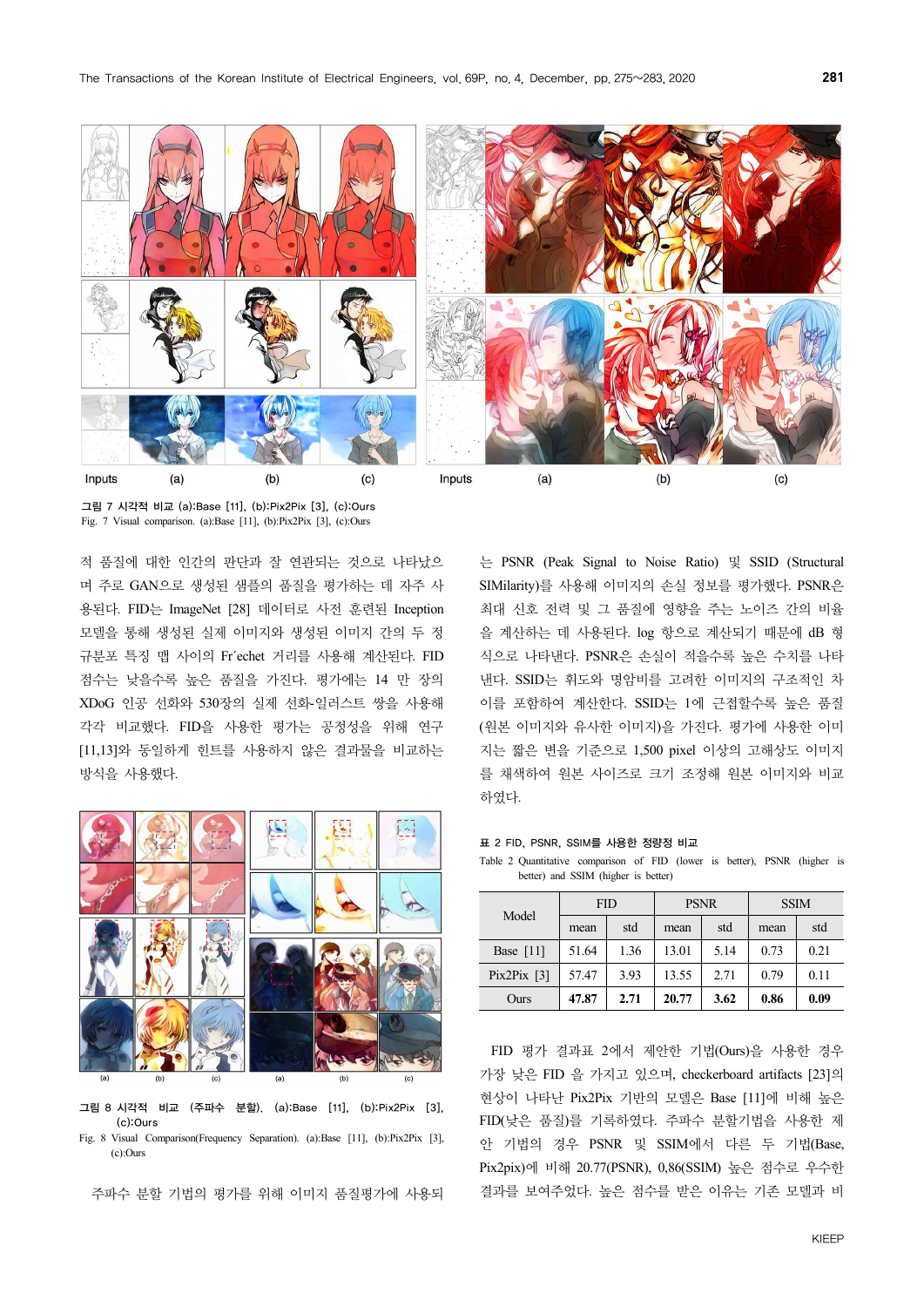교해 채색의 정확도 및 색 번짐 등의 인공물이 적게 나타나 PSNR에서 우수한 점수를 받았다. 또한 선화의 질감을 유지하 는 시각적인 결과와 비교해 생각했을 때 SSIM 평가 점수에서 도 다른 기법과 비교해 높은 점수를 얻었다.

# 5. 결 론

본 연구는 기존 선화 자동 채색 기법들이 최대 512x512 pixel로 산업 수준보다 낮은 해상도를 가지는 문제를 해결하기 위해 이중생성자 및 주파수 분할 기법을 제안했다. 이중생성 자는 채색의 단계를 초안 및 채색으로 역활을 나누어 각각의 생성자를 학습한다. 초안 모델 및 채색 모델은 각각 풍부한 채색을 진행하고, 채색 과정에서 생성되는 다양한 인공물을 제거하여 깔끔한 채색을 진행한다. 원본 선화의 질감을 보존 하며 사용된 선화 해상도로 채색하기 위해 사용한 주파수 분 할은 고주파(입력한 선화)와 저주파(채색 모델에서 생성된 채 색 이미지)를 사용해 해상도를 늘려 1500 pixel 이상의 고해상 도 선화 이미지 채색을 가능하게 한다.

제안한 기법의 시각적인 비교 결과는 그림 7, 8을 통해 확 인할 수 있다. 비교 결과 제안한 이중생성자 방식을 사용하지 않을 경우 색 번짐, 체커보드 인공물, 잘못된 색상 등 비정상 적인 채색 결과를 얻었다. 반면 제안한 기법을 사용한 결과는 색 번짐과 같은 현상이 적게 보이고 정확한 채색이 가능했다. 낮은 해상도 문제를 해결하기 위해 사용한 주파수 분할 방식 의 선화 합성을 사용하지 않은 기존 이미지에서는 눈, 머리카 락 등 이미지의 품질을 볼 수 있는 질감 정보가 사라지는 현상 을 보였다. 해상도를 늘리는 과정에서 CNN을 사용하지 않기 때문에 기존 기법에서 지원하지 않은 2,000 pixel 이상의 초고 해상도 이미지 또한 채색할 수 있었다. 정량적 평가를 위해 FID, PSNR 그리고 SSIM을 사용해 채색된 결과물을 비교했다. 비교 결과 생성된 이미지의 품질을 나타내는 FID 평가에서 기 존 기법[11]의 51.64보다 낮은(높은 품질) 점수인 47.87을 보여 주었으며 PSNR 및 구조적 유사도를 나타내는 SSIM 평가 역 시 13.01, 0.72보다 높은(높은 품질) 20.77, 0.86을 보여주었다. 시각적, 정량적 평가 결과로부터 이중생성자 및 주파수 분할을 사용한 채색 기법은 고해상도 이미지 채색 품질을 향상한다는 결론을 도출할 수 있다.

#### **Acknowledgements**

This work was supported by the National Research Foundation of Korea (NRF) grant funded by the Korea government (MSIT) (No. 2019R1G1A1100455).

#### References

[1] I. Goodfellow, J. Pouget-Abadie, M. Mirza, B. Xu, D.

Warde-Farley, S. Ozair, A. Courville, and Y. Bengio, "Generative adversarial nets," Advances in neural information processing systems, pp. 2672-2680, 2014.

- [2] pixiv inc., "Petalica paint." https://petalica-paint.pixiv.dev/index\_en.html, 2019. [Online; accessed 2020.11.23].
- [3] P. Isola, J.-Y. Zhu, T. Zhou, and A. A. Efros, "Imageto-image translation with conditional adversarial networks," Proceedings of the IEEE conference on computer vision and pattern recognition, pp. 1125-1134, 2017.
- [4] S. Kang, J. Choo, and J. Chang, "Consistent comic colorization with pixel-wise background classification," NIPS'17 Workshop on Machine Learning for Creativity and Design, 2017.
- [5] C. Furusawa, K. Hiroshiba, K. Ogaki, and Y. Odagiri, "Comicolorization: semi-automatic manga colorization," SIGGRAPH Asia 2017 Technical Briefs, pp. 1-4, 2017.
- [6] P. Hensman and K. Aizawa, "cgan-based manga colorization using a single training image," 2017 14th IAPR International Conference on Document Analysis and Recognition (ICDAR), vol. 3, pp. 72-77, IEEE, 2017.
- [7] L. Zhang, Y. Ji, X. Lin, and C. Liu, "Style transfer for anime sketches with enhanced residual u-net and auxiliary classifier gan," 2017 4th IAPR Asian Conference on Pattern Recognition (ACPR), pp. 506-511, IEEE, 2017.
- [8] P. Sangkloy, J. Lu, C. Fang, F. Yu, and J. Hays, "Scribbler: Controlling deep image synthesis with sketch and color," Proceedings of the IEEE Conference on Computer Vision and Pattern Recognition, pp. 5400-5409, 2017.
- [9] Y. Liu, Z. Qin, Z. Luo, and H. Wang, "Auto-painter: Cartoon image generation from sketch by using conditional generative adversarial networks," arXiv preprint arXiv:1705. 01908, 2017.
- [10] K. Frans, "Outline colorization through tandem adversarial networks," arXiv preprint arXiv:1704.08834, 2017.
- [11] Y. Ci, X. Ma, Z. Wang, H. Li, and Z. Luo, "User-guided deep anime line art colorization with conditional adversarial networks," Proceedings of the 26th ACM international conference on Multimedia, pp. 1536-1544, 2018.
- [12] L. Zhang, C. Li, T.-T. Wong, Y. Ji, and C. Liu, "Two-stage sketch colorization," ACM Transactions on Graphics (TOG), vol. 37, no. 6, pp. 1-14, 2018.
- [13] Y. Hati, G. Jouet, F. Rousseaux, and C. Duhart, "Paintstorch: a user-guided anime line art colorization tool with double generator conditional adversarial network," European Conference on Visual Media Production, pp. 1-10, 2019.
- [14] C. Ledig, L. Theis, F. Husz'ar, J. Caballero, A. Cunningham, A. Acosta, A. Aitken, A. Tejani, J. Totz, Z. Wang, et al., "Photorealistic single image super-resolution using a generative adversarial network," Proceedings of the IEEE conference on computer vision and pattern recognition, pp. 4681-4690, 2017.
- [15] M. Bi´nkowski, J. Donahue, S. Dieleman, A. Clark, E.